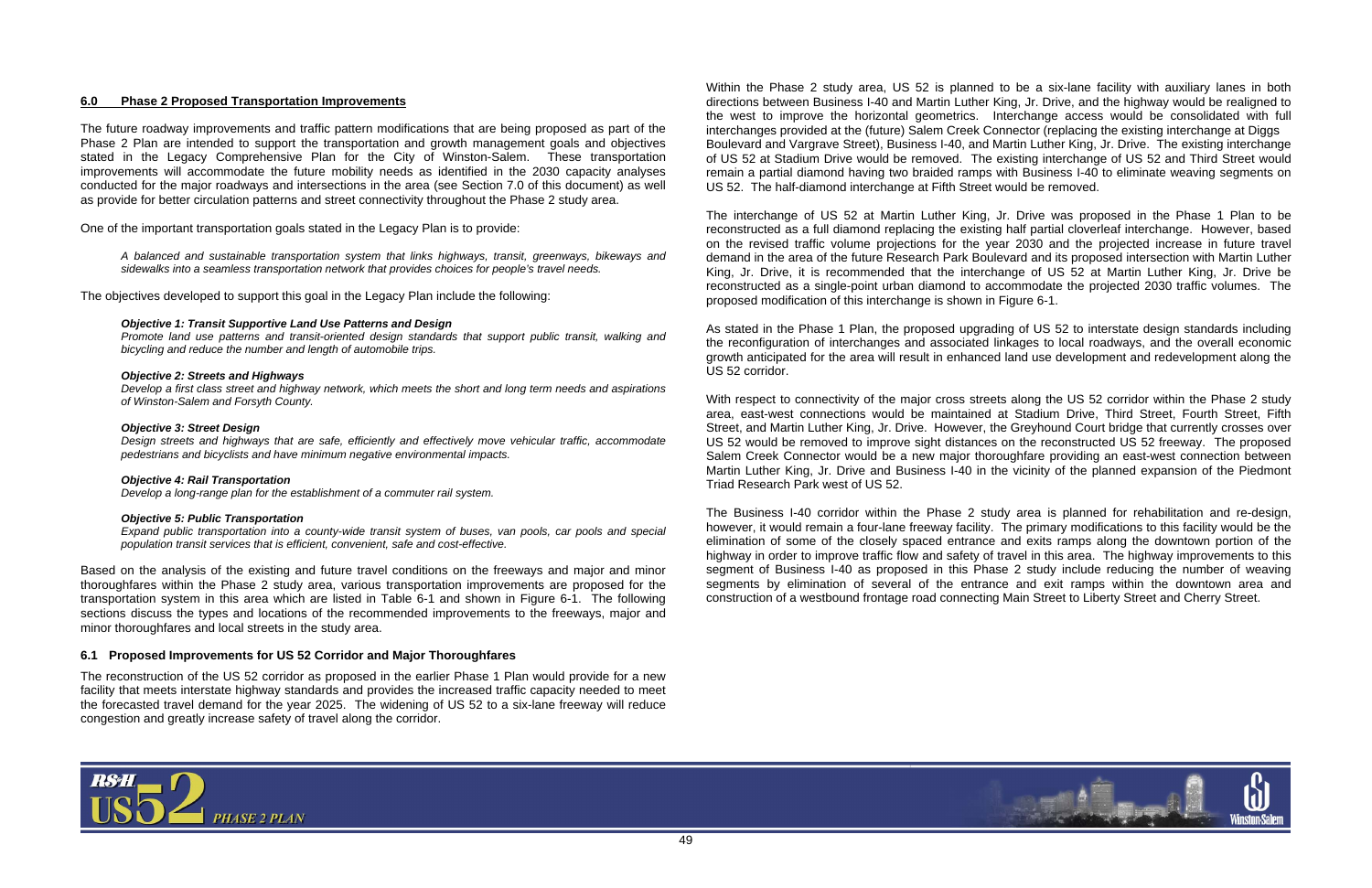

# **6.2 Proposed Traffic Circulation and Street Connectivity Plan**

One of the major elements of the Phase 2 Plan is to identify transportation improvements needed to improve the capacity, circulation and connectivity of the major and minor thoroughfares, and local street system within the Phase 2 study area for the year 2030. These modifications involve changes in the number of lanes and direction of travel on several of the major and minor thoroughfares as well as new connections and intersections of several local streets within the study area. There are also roadway improvements proposed at various intersections of freeway ramps and local streets to accommodate the forecasted 2030 travel demand. These proposed roadway improvements are summarized below and presented in greater detail in Table 6-1 and Figure 6-1.

Stadium Drive is proposed to be reconstructed as a two-way, two-lane pedestrian/bicycle/transit oriented corridor connecting the colleges and universities located east and west of US 52, thereby providing a safer environment for pedestrian, bicycle and transit travel along this minor thoroughfare. Stadium Drive is designated as a potential streetcar route for the Winston-Salem area and its current interchange with US 52 is planned for removal as part of the Phase 1 improvements for the US 52 corridor.

The proposed modifications to Third, Fourth and Fifth Streets within the Phase 2 study area would create a signature pedestrian oriented bridge crossing(s) of US 52 that provides a more inviting linkage between east and west sides of the freeway and enhanced connections between neighborhoods and support services to the central business district and Piedmont Triad Research Park activities and employment centers. The goals would be to re-unite areas of the City with more pedestrian and transit-friendly street environments by providing two-way travel on these roadways, sidewalks, and possibly a greenway/park connection between Third and Fourth Streets.

The proposed changes to Martin Luther King, Jr. Drive would create a signature gateway at the reconstructed interchange of Martin Luther King, Jr. Drive and US 52 which provides improved access to East Winston and the proposed mixed use developments on the north side of downtown and the Piedmont Triad Research Park. These improvements would also create a continuous parkway setting along Martin Luther King, Jr. Drive (which already exists along some portions of the roadway) and would accommodate potential streetcar service in the future. The southern portion of this roadway would become a more pedestrian and transit oriented streetscape through the WSSU campus.

The portion of East Winston in the Phase 2 study area has a significant amount of underdeveloped land and is seen as a unique opportunity for expansion of activities associated with downtown Winston-Salem and the Piedmont Triangle Research Park. In addition, if the potential commuter rail service being considered is implemented, there would be the opportunity for more intensive mixed-use and transitoriented development in the vicinity of Martin Luther King, Jr. Drive and the Norfolk Southern rail corridor where a commuter rail station is proposed to be located. This could become a major activity center for the East Winston area.

Part of the proposed roadway changes within the East Winston area would result in a new street and block plan that would connect vacant and underdeveloped parcels in this area. The proposed local street changes are intended to enhance accessibility between adjacent neighborhoods and facilitate better circulation patterns, relieve congestion on major thoroughfares, and promote redevelopment of the area. These improvements will also create linkages between various land uses and a more pedestrian friendly environment.

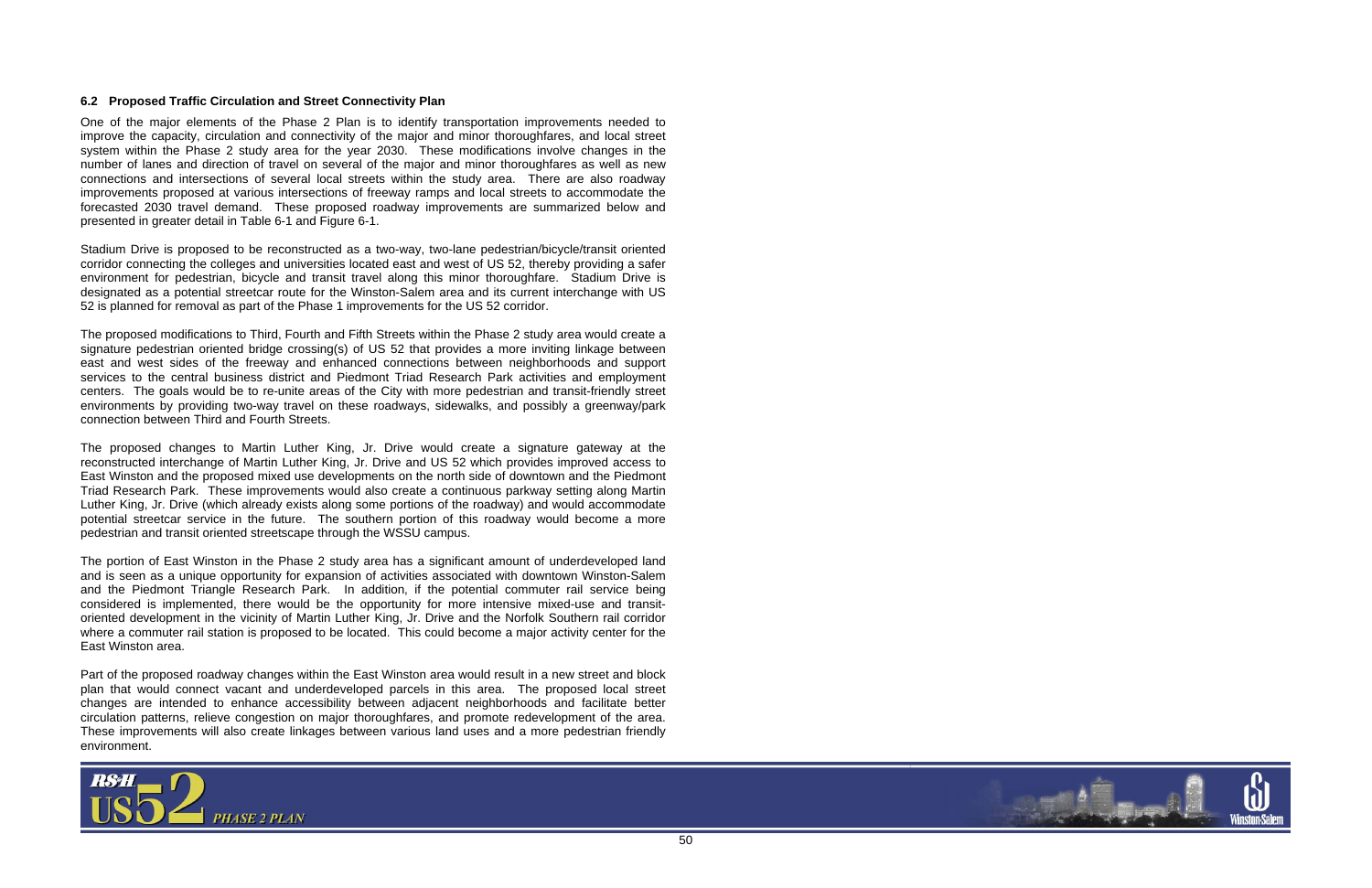